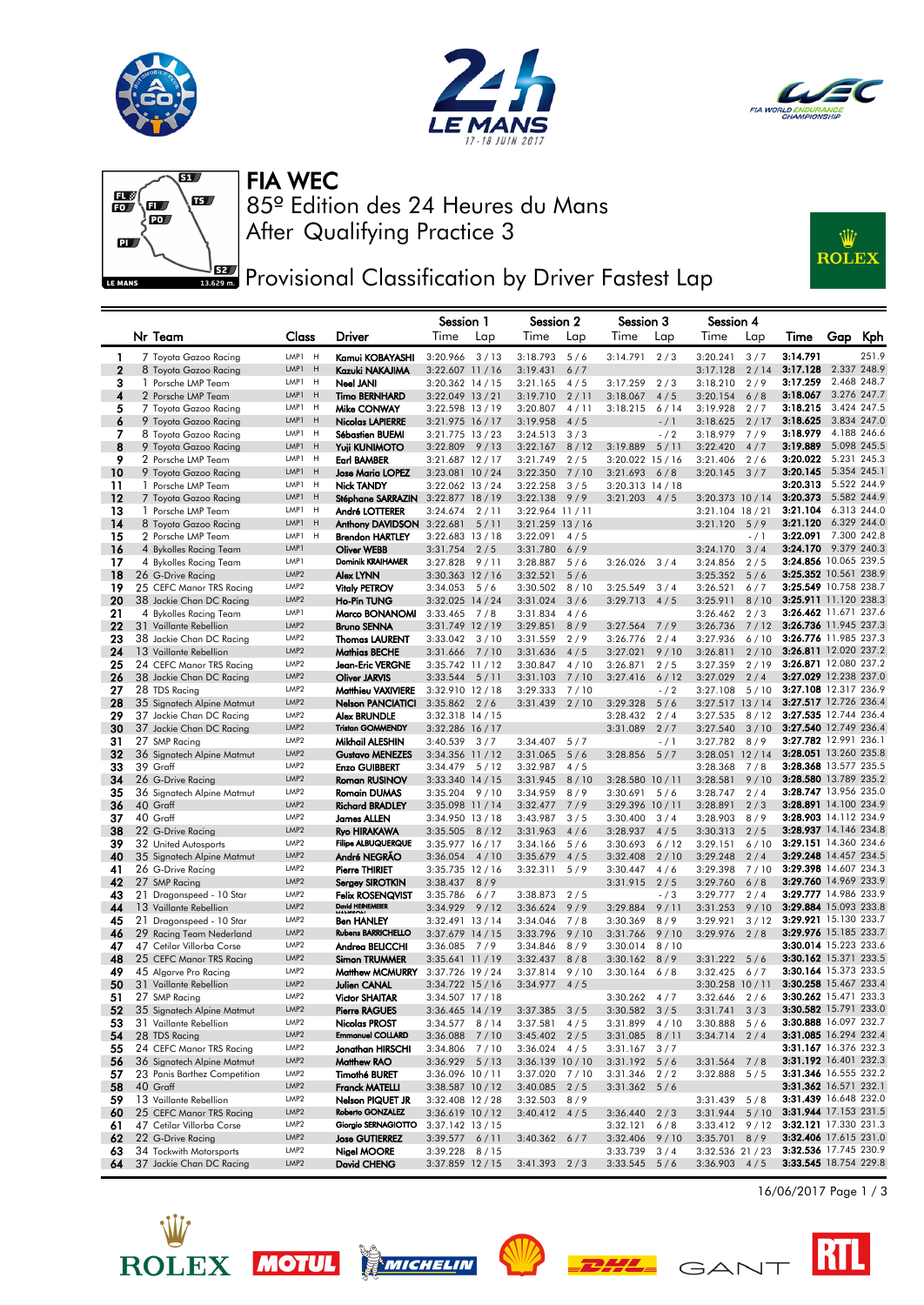





### FIA WEC



After Qualifying Practice 3 85º Edition des 24 Heures du Mans



## **PRET** Provisional Classification by Driver Fastest Lap

|            |                                                          |                                      |                                                      | Session 1                                |             | Session 2                              |              | Session 3                        |               | Session 4            |             |                 |                                                |
|------------|----------------------------------------------------------|--------------------------------------|------------------------------------------------------|------------------------------------------|-------------|----------------------------------------|--------------|----------------------------------|---------------|----------------------|-------------|-----------------|------------------------------------------------|
|            | Nr Team                                                  | Class                                | Driver                                               | Time                                     | Lap         | Time                                   | Lap          | Time                             | Lap           | Time                 | Lap         | Time            | Gap<br>Kph                                     |
| 65         | 22 G-Drive Racing                                        | LMP2                                 | Memo ROJAS                                           | 3:38.773                                 | 6/7         | 3:38.383                               | 5/5          |                                  |               | 3:33.663             | 8/9         |                 | 3:33.663 18.872 229.6                          |
| 66         | 34 Tockwith Motorsports                                  | LMP <sub>2</sub>                     | Karun CHANDHOK                                       | 3:37.913                                 | 5/13        | 3:45.080                               | 2/3          | 3:36.997                         | 3/4           | 3:33.695             | 2/4         |                 | 3:33.695 18.904 229.6                          |
| 67         | 32 United Autosports                                     | LMP <sub>2</sub>                     | Hugo DE SADELEER                                     | 3:39.489                                 | 12/13       | 3:40.764                               | 3/6          |                                  |               | 3:33.790             | 7/10        |                 | 3:33.790 18.999 229.5                          |
| 68         | 49 Arc Bratislava                                        | LMP2                                 | Konstantin CALKO                                     |                                          | $-/1$       | 3:37.226                               | 5/6          | 3:33.921                         | 4/5           |                      |             | 3:33.982 19.191 | 3:33.921 19.130 229.4<br>229.3                 |
| 69<br>70   | 45 Algarve Pro Racing<br>28 TDS Racing                   | LMP <sub>2</sub><br>LMP <sub>2</sub> | <b>Vincent CAPILLAIRE</b><br><b>François PERRODO</b> | 3:39.203<br>3:40.990                     | 6/8<br>7/19 | 3:44.747<br>3:41.836                   | 3/5<br>6/7   | 3:36.659<br>3:36.063             | 4/5<br>9/10   | 3:33.982<br>3:34.342 | 7/9<br>6/10 | 3:34.342 19.551 | 228.9                                          |
| 71         | 49 Arc Bratislava                                        | LMP <sub>2</sub>                     | <b>Rik BREUKERS</b>                                  | 3:40.379                                 | 9/10        | 3:37.405                               | 7/7          | 3:35.065                         | 5/6           |                      |             |                 | 3:35.065 20.274 228.1                          |
| 72         | 23 Panis Barthez Competition                             | LMP <sub>2</sub>                     | Nathanaël BERTHON                                    | $3:37.317$ $17/18$                       |             | 3:35.559                               | 5/6          | 3:37.675                         | 6/7           |                      |             |                 | 3:35.559 20.768 227.6                          |
| 73         | 34 Tockwith Motorsports                                  | LMP <sub>2</sub>                     | Philip HANSON                                        | 3:39.808 13 / 14                         |             | 3:41.628                               | 5/8          | 3:35.825                         | 7/9           |                      |             |                 | 3:35.825 21.034 227.3                          |
| 74         | 39 Graff                                                 | LMP <sub>2</sub>                     | <b>Eric TROUILLET</b>                                | 3:39.711 20 / 21                         |             | 3:41.073                               | 4/8          | 3:36.128                         | 7/9           |                      |             |                 | 3:36.128 21.337 227.0                          |
| 75         | 17 Idec Sport Racing                                     | LMP <sub>2</sub>                     | <b>Paul LAFARGUE</b>                                 | 3:39.807 12 / 18                         |             | 3:44.153                               | 2/3          |                                  | $-$ / 2       | 3:36.230             | 6/12        |                 | 3:36.230 21.439 226.9<br>3:36.362 21.571 226.8 |
| 76<br>77   | 17 Idec Sport Racing<br>24 CEFC Manor TRS Racing         | LMP2<br>LMP <sub>2</sub>             | <b>David ZOLLINGER</b><br><b>Tor GRAVES</b>          | $3:44.594$ 10 / 13<br>3:39.408           | 6/10        | $3:40.162$ 11 / 11<br>3:36.534 10 / 10 |              | 3:36.362                         | 9/10<br>$-12$ | 3:41.957             | 2/4         |                 | 3:36.534 21.743 226.6                          |
| 78         | 29 Racing Team Nederland                                 | LMP <sub>2</sub>                     | Jan LAMMERS                                          | 3:38.268 10 / 11                         |             | 3:42.477                               | 4/6          |                                  |               | 3:36.733             | 9/10        |                 | 3:36.733 21.942 226.4                          |
| 79         | 43 Keating Motorsports                                   | LMP <sub>2</sub>                     | <b>Ricky TAYLOR</b>                                  | 3:43.372                                 | 2/10        | 3:40.813                               | 6/8          |                                  |               | 3:37.007             | 2/22        |                 | 3:37.007 22.216 226.1                          |
| 80         | 43 Keating Motorsports                                   | LMP2                                 | Jeroen BLEEKEMOLEN                                   | 3:43.658                                 | 3/7         | 3:41.354                               | 2/5          | 3:37.350                         | 7/14          |                      |             |                 | 3:37.350 22.559 225.7                          |
| 81         | 32 United Autosports                                     | LMP <sub>2</sub>                     | <b>Will OWEN</b>                                     | 3:42.601                                 | 3/13        | 3:41.075                               | 6/8          | 3:37.469                         | 3/6           | 3:37.949             | 3/5         |                 | 3:37.469 22.678 225.6                          |
| 82         | 23 Panis Barthez Competition                             | LMP <sub>2</sub>                     | <b>Fabien BARTHEZ</b>                                | 3:42.990                                 | 4/15        | 3:42.909                               | 6/8          | 3:37.759                         | 7/9           |                      |             |                 | 3:37.759 22.968 225.3                          |
| 83         | 39 Graff                                                 | LMP <sub>2</sub>                     | James WINSLOW                                        | 3:38.796 13 / 14                         |             | 3:43.716                               | 4/5          |                                  |               | 4:59.704             | 2/3         |                 | 3:38.796 24.005 224.2                          |
| 84         | 47 Cetilar Villorba Corse<br>17 Idec Sport Racing        | LMP2<br>LMP <sub>2</sub>             | <b>Roberto LACORTE</b>                               | 3:39.085                                 | 7/11        | 3:39.569                               | 6/6<br>2/10  |                                  | 4/10          | 3:42.147             | 6/8<br>4/6  |                 | 3:39.085 24.294 224.0<br>3:40.958 26.167 222.1 |
| 85<br>86   | 45 Algarve Pro Racing                                    | LMP <sub>2</sub>                     | <b>Patrice LAFARGUE</b><br>Mark PATTERSON            | 3:46.220 10 / 15<br>3:46.846             | 9/11        | 3:40.958<br>3:47.921                   | 3/9          | 3:42.398<br>3:41.659             | 4/7           | 3:43.839<br>3:44.913 | 7/8         |                 | 3:41.659 26.868 221.4                          |
| 87         | 21 Dragonspeed - 10 Star                                 | LMP <sub>2</sub>                     | Henrik HEDMAN                                        | 3:44.976                                 | 8/9         | 4:18.369                               | 3/5          | 3:41.836                         | 4/5           | 3:45.726             | 4/4         |                 | 3:41.836 27.045 221.2                          |
| 88         | 29 Racing Team Nederland                                 | LMP2                                 | <b>Frits VAN EERD</b>                                | $3:45.494$ 14 / 16                       |             | 3:51.193                               | 5/7          | 3:42.051                         | 8/9           | 3:43.659             | 8/10        |                 | 3:42.051 27.260 221.0                          |
| 89         | 33 Eurasia Motorsport                                    | LMP <sub>2</sub>                     | Pierre NICOLET                                       | 3:42.850                                 | 8/12        | 3:42.660                               | 9/10         |                                  |               |                      |             |                 | 3:42.660 27.869 220.4                          |
| 90         | 33 Eurasia Motorsport                                    | LMP <sub>2</sub>                     | <b>Erik MARIS</b>                                    | 3:45.263                                 | 3/14        | 3:50.049                               | 6/7          | 3:42.916                         | 3/3           |                      |             |                 | 3:42.916 28.125 220.1                          |
| 91         | 49 Arc Bratislava                                        | LMP <sub>2</sub>                     | Miroslav KONOPKA                                     | 3:49.452 18 / 21                         |             | 3:55.833                               | 9/10         | 3:44.934 10 / 11                 |               |                      |             |                 | 3:44.934 30.143 218.1<br>3:46.779 31.988 216.4 |
| 92<br>93   | 43 Keating Motorsports<br>33 Eurasia Motorsport          | LMP <sub>2</sub><br>LMP <sub>2</sub> | <b>Ben KEATING</b><br>Jacques NICOLET                | 3:46.779<br>$3:48.709$ 14 / 15           | 8/10        | 3:53.651<br>3:49.863                   | 2/5<br>4/5   |                                  |               |                      |             |                 | 3:48.709 33.918 214.5                          |
| 94         | 97 Aston Martin Racing                                   | <b>LMGTE Pro</b>                     | <b>Darren TURNER</b>                                 | $3:55.299$ 15 / 16                       |             | 3:53.296                               | 4/5          |                                  | $-12$         | 3:50.837             | 9/10        |                 | 3:50.837 36.046 212.5                          |
| 95         | 51 AF Corse                                              | <b>LMGTE Pro</b>                     | James CALADO                                         | 3:55.504                                 | 8/9         | 3:53.123                               | 2/6          | 3:52.087                         | 8/9           | 3:51.028             | 7/10        |                 | 3:51.028 36.237 212.4                          |
| 96         | 95 Aston Martin Racing                                   | <b>LMGTE Pro</b>                     | <b>Richie STANAWAY</b>                               | 3:55.925                                 | 14/16       | 3:55.219                               | 3/5          | 3:52.539                         | 3/5           | 3:51.038             | 3/4         |                 | 3:51.038 36.247 212.4                          |
| 97         | 71 AF Corse                                              | <b>LMGTE Pro</b>                     | Sam BIRD                                             | 3:54.832                                 | 4/9         | 3:52.235                               | 3/5          | 3:58.014                         | 3/5           | 3:51.086             | 5/6         |                 | 3:51.086 36.295 212.3                          |
| 98         | 69 Ford Chip Ganassi Team USA                            | <b>LMGTE Pro</b>                     | <b>Ryan BRISCOE</b>                                  | 3:57.200 11 / 12                         |             | 3:55.553                               | 5/6          | 3:53.605                         | 2/4           | 3:51.232             | 3/4         |                 | 3:51.232 36.441 212.2                          |
| 99         | 63 Corvette Racing - GM                                  | <b>LMGTE Pro</b><br><b>LMGTE Pro</b> | <b>Antonio GARCIA</b><br>Michael CHRISTENSEN         | 3:56.507                                 | 4/10        | 3:54.827 11 / 11                       |              |                                  | $-/1$         | 3:51.484             | 8/14        |                 | 3:51.484 36.693 212.0<br>3:51.847 37.056 211.6 |
| 100<br>101 | 92 Porsche GT Team<br>97 Aston Martin Racing             | LMGTE Pro                            | Jonathan ADAM                                        | 3:58.963<br>3:56.697                     | 4/5<br>3/8  | 3:54.243<br>3:56.889                   | 4/8<br>3/5   | 3:52.177<br>3:51.860             | 5/6<br>3/5    | 3:51.847             | 7/13        |                 | 3:51.860 37.069 211.6                          |
| 102        | 66 Ford Chip Ganassi Team UK                             | <b>LMGTE Pro</b>                     | <b>Stefan MUCKE</b>                                  | 3:58.890                                 | 9/13        | 3:56.870                               | 4/5          | 3:52.558                         | 6/9           | $3:51.991$ 14 / 15   |             |                 | 3:51.991 37.200 211.5                          |
| 103        | 67 Ford Chip Ganassi Team UK                             | <b>LMGTE Pro</b>                     | <b>Harry TINCKNELL</b>                               | 3:57.319                                 | 7/12        | 3:54.968                               | 4/5          | 3:53.534                         | 2/7           | 3:52.008 11 / 12     |             |                 | 3:52.008 37.217 211.5                          |
| 104        | 64 Corvette Racing - GM                                  | <b>LMGTE Pro</b>                     | <b>Tommy MILNER</b>                                  | 3:56.934 12 / 17                         |             | 3:54.876                               | 5/7          | 3:54.098                         | 2/5           | 3:52.017             | 2/11        |                 | 3:52.017 37.226 211.5                          |
| 105        | 95 Aston Martin Racing                                   | <b>LMGTE Pro</b>                     | Nicki THIIM                                          | 3:56.463                                 | 3/5         | 3:52.117                               | 3/5          | 3:52.525                         | 2/6           |                      |             |                 | 3:52.117 37.326 211.4                          |
| 106        | 82 Risi Competizione                                     | <b>LMGTE Pro</b>                     | Giancarlo FISICHELLA                                 |                                          |             |                                        | $-17$        | 3:52.138                         | 7/11          |                      |             |                 | 3:52.138 37.347 211.4                          |
| 107<br>108 | 68 Ford Chip Ganassi Team USA<br>64 Corvette Racing - GM | LMGTE Pro<br>LMGTE Pro               | Dirk MÜLLER<br><b>Oliver GAVIN</b>                   | 3:58.090 10 / 11<br>4:01.014             | 7/8         | 3:55.289<br>3:56.955                   | 3/7<br>10/10 | 3:52.626<br>3:52.391             | 4/9<br>9/14   | 3:52.178 10 / 10     |             |                 | 3:52.178 37.387 211.3<br>3:52.391 37.600 211.1 |
| 109        | 69 Ford Chip Ganassi Team USA                            | LMGTE Pro                            | <b>Richard WESTBROOK</b>                             | 3:56.563                                 | 9/10        | 3:55.658                               | 3/6          | 3:52.496                         | 3/4           |                      |             |                 | 3:52.496 37.705 211.0                          |
| 110        | 91 Porsche GT Team                                       | <b>LMGTE Pro</b>                     | <b>Patrick PILET</b>                                 | 3:57.324                                 | 7/8         | 3:54.887                               | 8/9          | 3:52.593                         | 7/8           |                      |             |                 | 3:52.593 37.802 210.9                          |
| 111        | 92 Porsche GT Team                                       | <b>LMGTE Pro</b>                     | <b>Kevin ESTRE</b>                                   | 3:57.069 21 / 29                         |             |                                        |              |                                  |               | $3:52.678$ 14 / 14   |             |                 | 3:52.678 37.887 210.9                          |
| 112        | 68 Ford Chip Ganassi Team USA                            | <b>LMGTE Pro</b>                     | Joey HAND                                            | 3:56.935 10 / 14                         |             | 3:57.118                               | 4/8          | 3:59.289                         | 2/3           | 3:52.689             | 5/8         |                 | 3:52.689 37.898 210.9                          |
| 113        | 69 Ford Chip Ganassi Team USA                            | <b>LMGTE Pro</b>                     | Scott DIXON                                          | 3:56.635                                 | 9/13        | 3:56.729                               | 10/10        | 3:52.807                         | 3/6           |                      |             |                 | 3:52.807 38.016 210.8                          |
| 114        | 50 Larbre Competition                                    | LMGTE Am<br><b>LMGTE Pro</b>         | <b>Fernando REES</b>                                 | $3:58.234$ 10 / 13                       |             | 3:56.259                               | 5/6          | 3:54.559                         | 4/5           | 3:52.843             | 7/12        |                 | 3:52.843 38.052 210.7<br>3:52.886 38.095 210.7 |
| 115<br>116 | 63 Corvette Racing - GM                                  | LMGTE Pro                            | <b>Jan MAGNUSSEN</b><br>Davide RIGON                 | 3:56.004 11 / 21                         |             | 3:57.789                               | 4/5          | 3:52.886 10 / 15                 |               |                      |             |                 | 3:52.903 38.112 210.7                          |
| 117        | 71 AF Corse<br>51 AF Corse                               | LMGTE Pro                            | Alessandro PIER GUIDI                                | $3:57.403$ 9/15<br>$3:57.450$ $5/11$     |             | $3:54.533$ 10 / 11<br>3:54.056         | 9/10         | $3:52.903$ 8/9<br>$3:52.952$ 2/4 |               | $3:54.566$ $3/4$     |             |                 | 3:52.952 38.161 210.6                          |
| 118        | 67 Ford Chip Ganassi Team UK                             | <b>LMGTE Pro</b>                     | Andy PRIAULX                                         | 3:59.701 10 / 15                         |             | 3:54.118 11 / 14                       |              | 3:53.059 10 / 11                 |               |                      |             |                 | 3:53.059 38.268 210.5                          |
| 119        | 97 Aston Martin Racing                                   | LMGTE Pro                            | <b>Daniel SERRA</b>                                  | 3:57.346 26 / 29                         |             | 3:55.451                               | 9/13         | 3:53.097                         | 2/5           |                      |             |                 | 3:53.097 38.306 210.5                          |
| 120        | 66 Ford Chip Ganassi Team UK                             | <b>LMGTE Pro</b>                     | Olivier PLA                                          | $3:57.472$ 12 / 16                       |             | 3:55.803                               | $6/7$        | 3:53.124                         | 2/5           |                      |             |                 | 3:53.124 38.333 210.5                          |
| 121        | 67 Ford Chip Ganassi Team UK                             | <b>LMGTE Pro</b>                     | Luis Felipe DERANI                                   | $3:58.091$ $9/10$                        |             | 3:57.533                               | 2/5          | 3:54.214                         | 3/4           | $3:53.143$ 7/8       |             |                 | 3:53.143 38.352 210.4                          |
| 122        | 98 Aston Martin Racing                                   | LMGTE Am                             | Pedro LAMY                                           | $3:56.082$ 13 / 14                       |             | 3:55.134                               | 4/5          |                                  | $- / 5$       | $3:53.233$ 4/10      |             |                 | 3:53.233 38.442 210.4                          |
| 123<br>124 | 92 Porsche GT Team<br>62 Scuderia Corsa                  | <b>LMGTE Pro</b><br>LMGTE Am         | <b>Dirk WERNER</b><br><b>Townsend BELL</b>           | $3:59.071$ 10 / 11<br>$3:58.511$ 16 / 17 |             | 3:57.605 10 / 10<br>3:57.267           | 2/6          | 3:53.278<br>3:54.576             | 8/14<br>5/6   | $3:53.312$ 2/3       |             |                 | 3:53.278 38.487 210.3<br>3:53.312 38.521 210.3 |
| 125        | 77 Dempsey - Proton Racing                               | LMGTE Am                             | Matteo CAIROLI                                       | 4:00.049 11 / 13                         |             | 3:55.692                               | 2/8          | 3:54.890                         | 5/8           | 3:53.381             | 5/7         |                 | 3:53.381 38.590 210.2                          |
| 126        | 51 AF Corse                                              | <b>LMGTE Pro</b>                     | Michele RUGOLO                                       | $3:57.573$ 15 / 16                       |             | 3:58.714                               | 5/6          | 3:53.460                         | 6/9           | $3:56.415$ 7/9       |             |                 | 3:53.460 38.669 210.2                          |
| 127        | 68 Ford Chip Ganassi Team USA                            | LMGTE Pro                            | <b>Tony KANAAN</b>                                   | $3:57.056$ 14 / 15                       |             | 3:55.059                               | 2/5          | 3:53.512                         | 3/4           |                      |             |                 | 3:53.512 38.721 210.1                          |
| 128        | 55 Spirit of Race                                        | LMGTE Am                             | Marco CIOCI                                          | $3:59.111$ $9/10$                        |             | 4:01.098 9/9                           |              | $3:54.941$ 7/8                   |               | $3:53.641$ 7/8       |             |                 | 3:53.641 38.850 210.0                          |













16/06/2017 Page 2 / 3